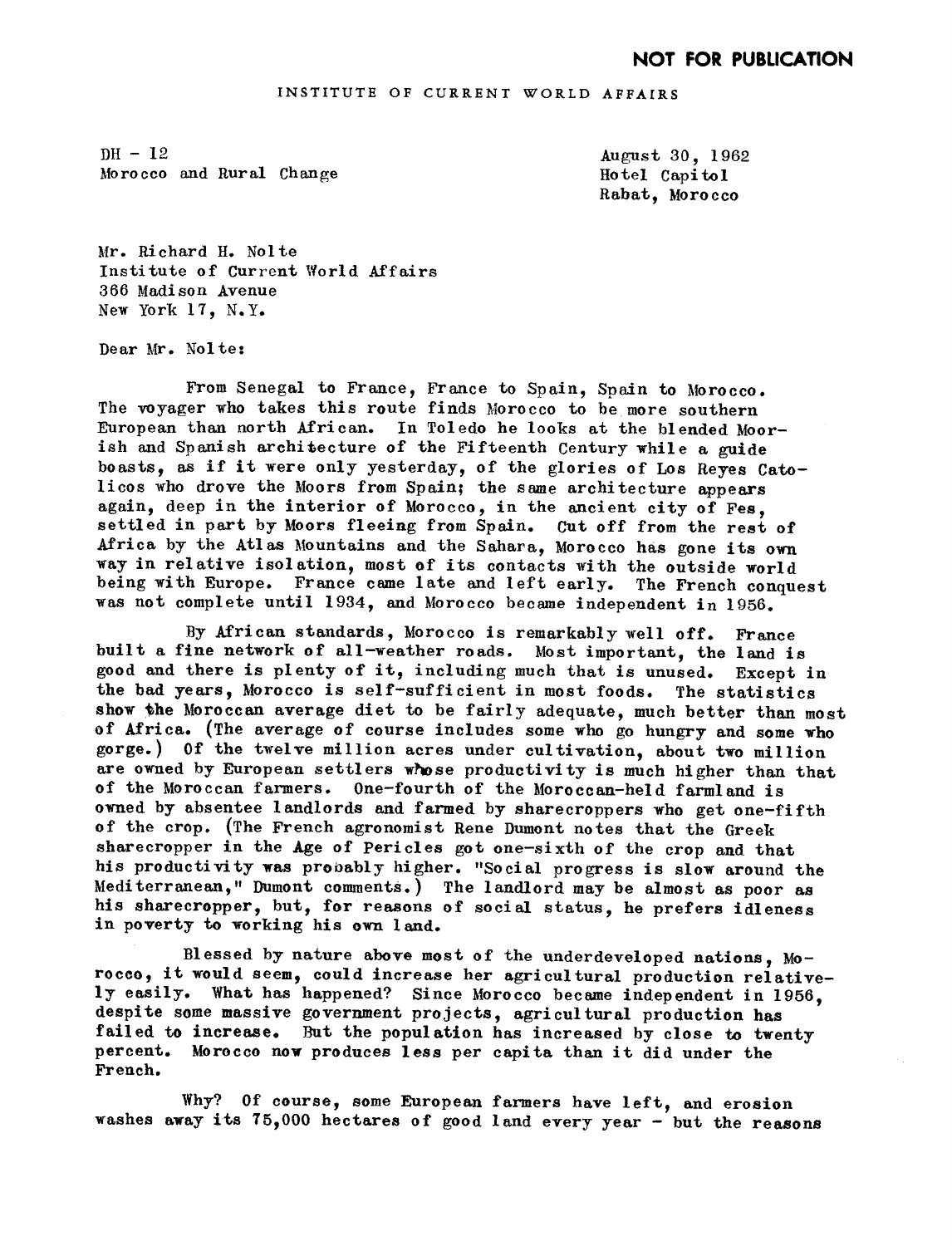run deeper than just those two factors. Let us look at what Morocco has done.

The government's first and most grandiose project was "Operation Labour" (Operation Plow), launched in 1957. The late King Mohamed V drove the first tractor, and his son, now King Moulay Hassan II, soon announced that Operation Labour "had solved" (not, mind you, "would" but "had" solved) Morocco's rural problems. The idea was that the government would send tractors to plow the peasant's fields, and would supply him with improved seed, fertilizer and advice. The advice was free; the cost of the plowing, seed and fertilizer was to be repaid by the peasant at harvest time. By 1964, according to the Plan, Operation Labour was to cover 1.7 million acres, one-sixth of Morocco's farmland. In the early years, the government claimed that yields were being increased by 50 to 100 percent.

But, by the summer of 1962, Operation Labour was widely considered to be a failure. It was undergoing a labyrinthine administrative reorganization, and the government's enthusiasm had shifted to other projects. What went wrong, according to the various accounts I have heard, was just about everything. The peasants were not prepared for the changes involved in switching from traditional to mechanized farming. The government gave them wheat, about which they knew nothing, instead of barley, which they knew. Peasant resistance to Operation Labour increased as they found it was costing them more than it brought them in increased yields. Add in a good dose of corruption, favoritism and administrative and mechanical inefficiency - normal in a new nation and there are sufficient reasons for the failure of Operation Labour. And, beyond its failures, Operation Labour had dismal side effects. Moroccan peasants and draft animals are already greatly underemployed. Mechanization causes more underemployment. In those same years, a tractor factory was started. This, too, was a failure, and the factory closed down after a year and a half.

This year the government launched a major irrigation project. Morocco has plenty of water available, and most of it is unused. A new government organization, the Office Nationale des Irrigations, was created to develop the irrigable areas. The ONI will run a highly centralized operation that will press heavily on the Moroccan peasant. Land will be redistributed into economic parcels, the peasants will have to be initiated to new crops and new techniques. (The government recently produced a movie to show the peasants how it's done.) The 0NI will need much capital, and many technicians and administrators. It will involve less than 10 percent of the peasant population.

The ONI's major responsibility is a project to plant  $120,000$ acres to sugar beets. Sugar constitutes 10 percent of Morocco's imports; the country suffered greatly during World War II when sugar imports were cut off. The ONI project is not an economic one. Morocco pays about  $7$ ¢ a kilo for imported sugar. The government calculates that if all goes well (if!) its domestic sugar will cost  $9¢$  a kilo. Why has the government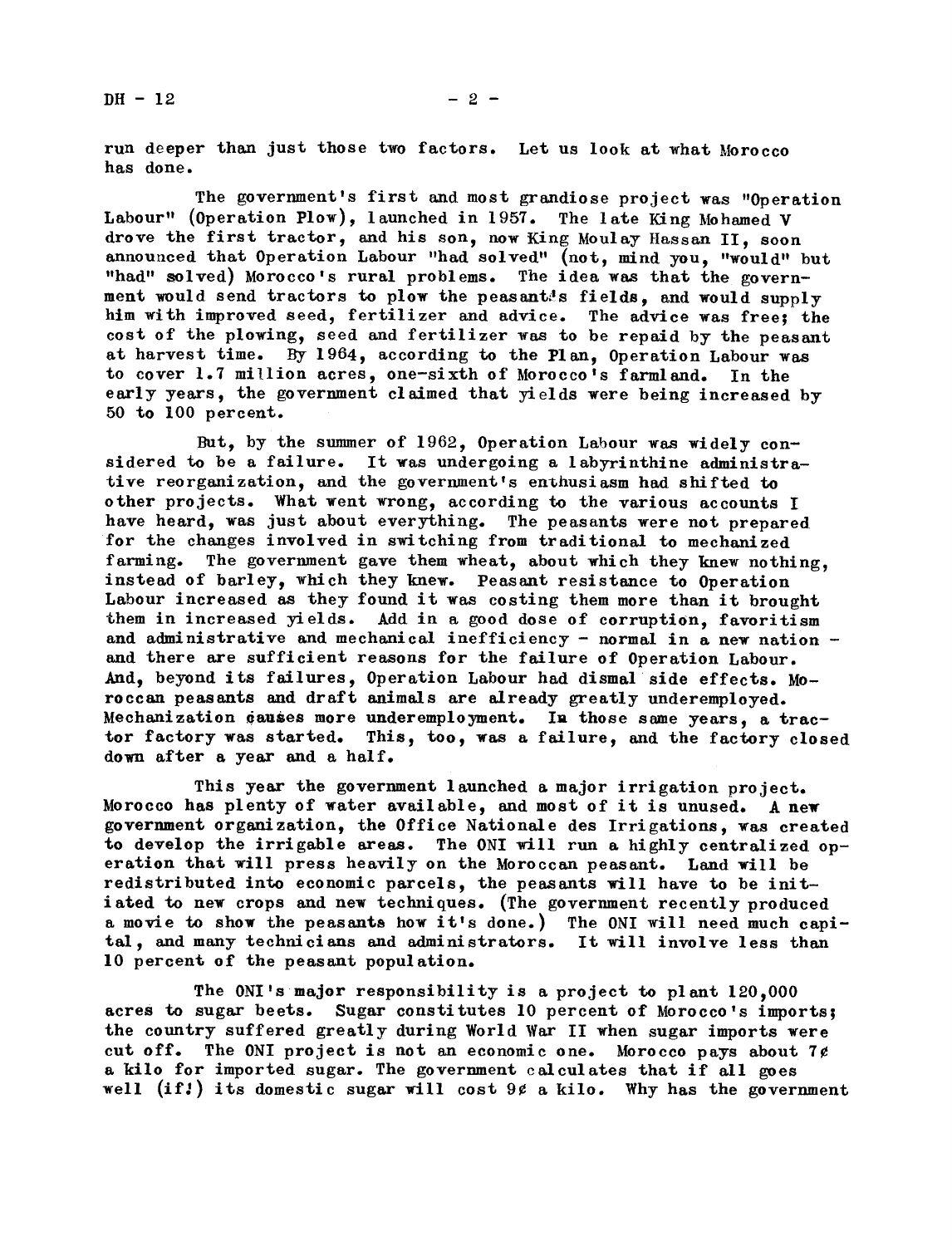$DH - 12$   $-3$   $-$ 

set out on this rather dubious project when there is so much else to be done? The reasons I was offered were fear of another sugar shortage, national prestige, empire-building by the officials involved.

To occupy the unemployed and underemployed, Morocco has started a WPA-style operation called "Promotion Nationale'. Those drafted for Promotion Nationale will work on jobs of national interest such as road and school construction. They will be paid half in cash and half in food, mostly U.S. surplus. (U.S. food, though it staved off a famine in the 1961 drought, seems to have a depressing effect on local production. When free food comes in from the outside, the farmers grow less.) Like the ONI and Ope ${\tt station\ Labour,}$  Promotion Nationale is a highly centralized operation requiring much administration,

To divert the peasants of the Riff Mountains in the north from their current cash crop - marijuana - Morocco called in the Food and Agriculture Organization. The government has been buying the marijuana to keep it off the market, but this is not considered a long-range solution. Now, at a cost to Morocco and the FA0 of \$2 million, an FA0 team has produced a plan for the Riff. Up in Fes, I found Harold Bromley, administrator of the FAO team, full of optimism. The plan, he said, will raise income in the Riff (not from marijuana) by 20 percent in five years; the Moroccan government is cooperating a demonstration farm will be started, and the peasants - he felt sure - will adopt the techniques on display there. I mentioned that we had just driven through the rich valley north of Meknes where Moroccan and. European farms have been side by side, sometimes for as long as 30 years. The European farmers get much higher yields, per acre and per dollar, than their neighbors. Some of the Europeans' techniques are beyond the means of the Moroccans, but many are not: clearing rocks from the fields is a simple example. Yet in all those years the Moroccans have adopted none of the methods on display. right next to them. Bromley said this was because the Moroccans were suspicious of foreigners, and that it would be different in the Riff, where the pea sants will be taught by Moroccans

Things have not been so different in some of Morocco's big and expensive irrigation projects. At Imfout and Tadla, the peasants have already abandoned the new crops that were supposed to quadruple their income, and at Doukkala the peasants' experience was so disastrous that some irrigated land is being sold for less than dry land. On paper, and on the experimental farms, each of these projects is economically viable; in practice, and on the peasants' farms, none of them has been worth the investment. "Technical errors," say the technicians, and this is the view apparently adopted by the Moroccan government

A different view is taken by a small international development organization known as IRAM - Institut de Recherche et d'Application des Methodes de Developpement. The IRAM's methods, now being used in Senegal and elsewhere in Africa, were pioneered in Morocco. The IRAM's thesis, greatly oversimplified, is that a profound change in peasant attitudes must precede technological change. The IRAM's report on the Doukkala